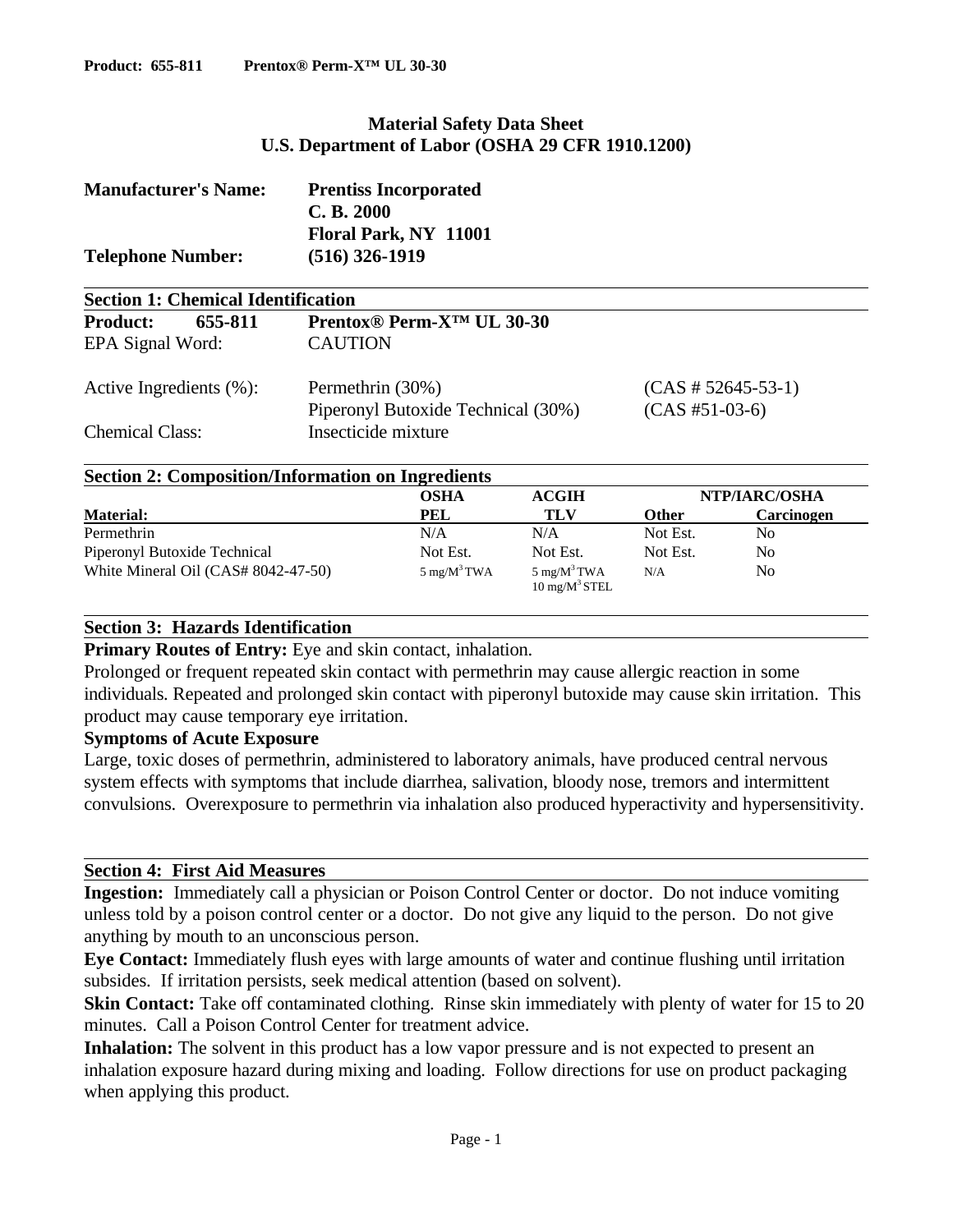**Note to Physician:** Contains petroleum distillate – vomiting may cause aspiration hazard.

**Section 5: Fire Fighting Measures**

**Fire and Explosion** Flash Point (Test Method):  $260^{\circ}$  F (TCC) Flammable Limits (% in air): Lower: N/A Upper: N/A

# **Unusual Fire, Explosion and Reactivity Hazards**

The solvent in this product may generate dense smoke when burning. Carbon monoxide, carbon dioxide and other oxides may be generated as products of combustion.

## **In case of Fire**

Use water fog, dry chemical, foam or CO2 extinguishing media. Wear full protective clothing and selfcontained breathing apparatus. Evacuate nonessential personnel from the area to prevent human exposure to fire, smoke, fumes or products of combustion. Prevent use of contaminated buildings, area and equipment until decontaminated. Use as little water as possible to prevent spread of contaminated runoff.

## **Section 6: Accidental Release Measures**

Wear chemical safety glasses with side shields or chemical goggles, rubber gloves, rubber boots, longsleeved shirt, long pants, to prevent contact with spilled material. For small spills, cover the spill with an absorbent material such as pet litter. Sweep up and place in an approved chemical container. Wash the spill area with water containing a strong detergent, absorb with pet litter or other absorbent material, sweep up and place in a chemical container. Seal the container and handle in an approved manner. Flush the area with water to remove any residue. Do not allow wash water to contaminate water supplies.

### **Section 7: Handling and Storage**

Store the material in a well-ventilated, secure area, out of the reach of children and domestic animals. Do not store food, beverages or tobacco products in the storage area. Prevent eating, drinking, tobacco usage, and cosmetic application in areas where there is a potential for exposure to the material. Always wash thoroughly after handling.

### **Section 8: Exposure Controls/Personal Protection**

**Ingestion:** Prevent eating, drinking, tobacco usage and cosmetic application in areas where there is a potential for exposure to the material. Always wash thoroughly after handling.

**Eye Contact:** To avoid eye contact, wear safety glasses with side shields or chemical goggles. **Skin Contact:** To avoid skin contact, wear rubber gloves, rubber boots, long-sleeved shirt, and long pants.

**Inhalation:** Avoid breathing vapors or mist.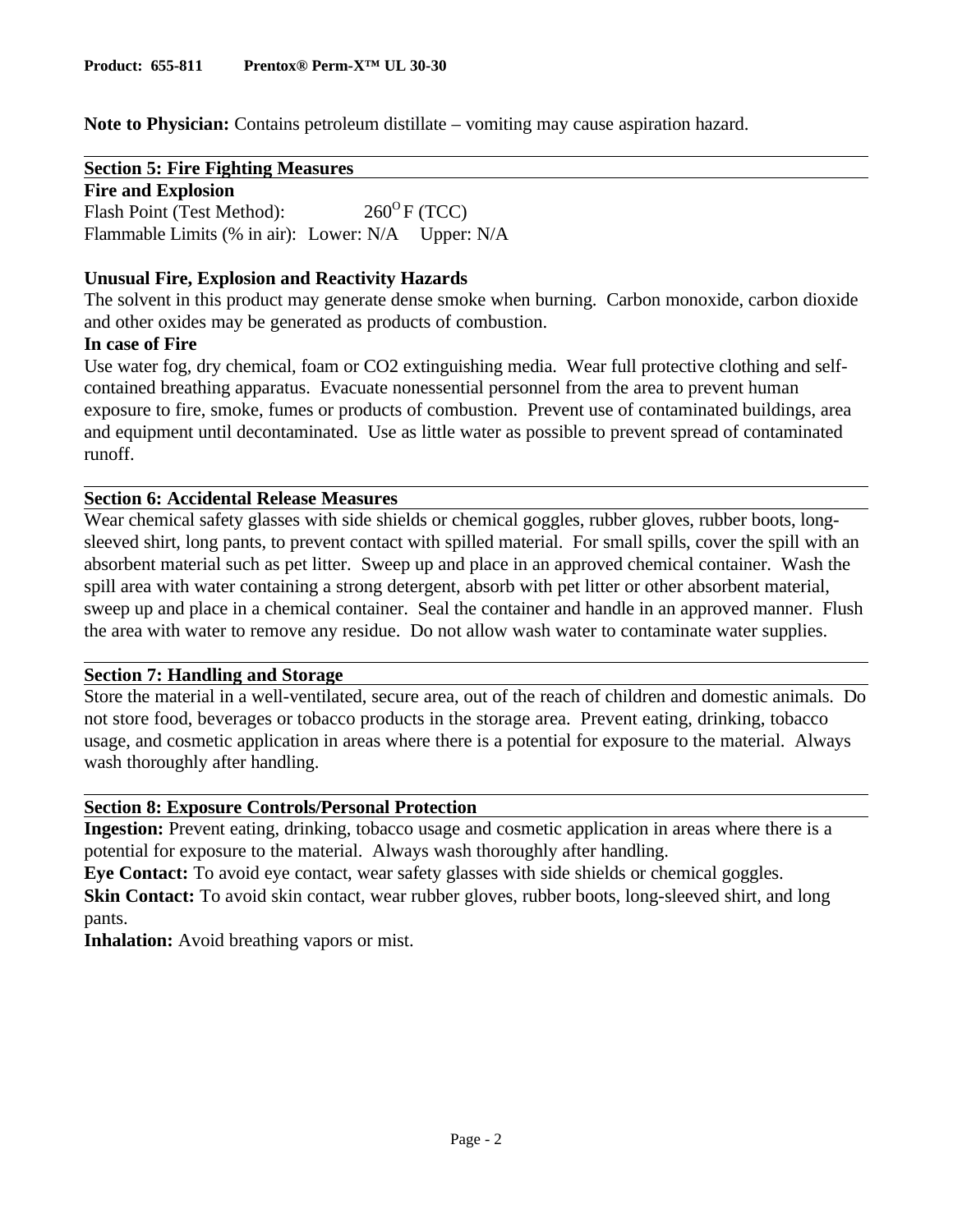| <b>Section 9: Physical and Chemical Properties</b> |                                      |  |  |
|----------------------------------------------------|--------------------------------------|--|--|
| Appearance:                                        | Clear amber liquid                   |  |  |
| Odor:                                              | Slight solvent and licorice.         |  |  |
| <b>Melting Point:</b>                              | N/A                                  |  |  |
| <b>Boiling Point:</b>                              | N/D                                  |  |  |
| Specific Gravity/Density:                          | 0.9807                               |  |  |
| $pH$ :                                             | N/A                                  |  |  |
| Solubility in water:                               | Oil solution, will not mix in water. |  |  |
| Vapor Pressure:                                    | Solvent - <1 mm Hg @ $70^{\circ}$ F  |  |  |
| % Volatile by volume: Solvent – 39%                |                                      |  |  |

## **Section 10: Stability and Reactivity**

## **Reactivity:**

| Stability                 | Stable                                                         |
|---------------------------|----------------------------------------------------------------|
| Hazardous Polymerization: | Will not occur                                                 |
| Conditions to avoid:      | Flame, heat, ignition sources and strong oxidizers or reducing |
|                           | agents.                                                        |

#### **Hazardous Decomposition Products:**

Carbon monoxide and/or carbon dioxide. Chlorine and hydrogen chloride may be formed.

| <b>Section 11: Toxicological Information</b> |                                                                 |                                                                               |  |
|----------------------------------------------|-----------------------------------------------------------------|-------------------------------------------------------------------------------|--|
| <b>Acute Toxicity/Irritation Studies</b>     |                                                                 |                                                                               |  |
| <b>Ingestion:</b>                            | Oral $LD_{50}$ (Rat):                                           | $>500$ to $< 5,000$ mg./Kg. (female)                                          |  |
|                                              |                                                                 | $>5,000$ mg./Kg. (male)                                                       |  |
| Dermal:                                      | Dermal $LD_{50}$ (Rat):                                         | $>2,000$ mg/Kg.                                                               |  |
| <b>Inhalation:</b>                           | 4-hour $LC_{50}$ (Rat):                                         | $>2.02$ mg./L.                                                                |  |
| <b>Eye Contact:</b>                          | Minimally irritating                                            |                                                                               |  |
| <b>Skin Contact:</b>                         | Non-irritating.                                                 |                                                                               |  |
| <b>Skin Sensitization:</b>                   | Permethrin is a skin sensitizer in some individuals.            |                                                                               |  |
| <b>Mutagenic Potential:</b>                  | Permethrin and Piperonyl Butoxide did not produce any mutagenic |                                                                               |  |
|                                              |                                                                 | effects when tested in the Ames test.                                         |  |
| <b>Reproductive Hazard Potential:</b>        |                                                                 | Permethrin and Piperonyl Butoxide were not teratogenic when                   |  |
|                                              | tested in rats.                                                 |                                                                               |  |
| <b>Chronic/Subchronic Toxicity Studies:</b>  |                                                                 |                                                                               |  |
| <b>Carcinogenic Potential:</b>               |                                                                 | Permethrin: A statistically significant increase of lung and liver tumors was |  |
|                                              |                                                                 | observed in female mice receiving diets containing 375 and 750 mg/Kg/day      |  |
|                                              |                                                                 | over 85 weeks. Piperonyl Butoxide: Marginally higher incidences of            |  |
|                                              |                                                                 | benign liver tumors in mice were observed following lifetime high dose        |  |
|                                              |                                                                 | exposures. The significance of this observation is questionable and under     |  |
|                                              |                                                                 | review. The doses at which tumors were observed greatly exceeded human        |  |
|                                              |                                                                 | dietary intake. At anticipated dietary exposure levels, it is highly unlikely |  |
|                                              |                                                                 | that piperonyl butoxide would result in carcinogenic effects.                 |  |

**Toxicity of Other Components:** The solvent in this product is classified by IARC as a Group 3 substance ("Not classifiable as to its carcinogenicity to humans" based on inadequate animal evidence).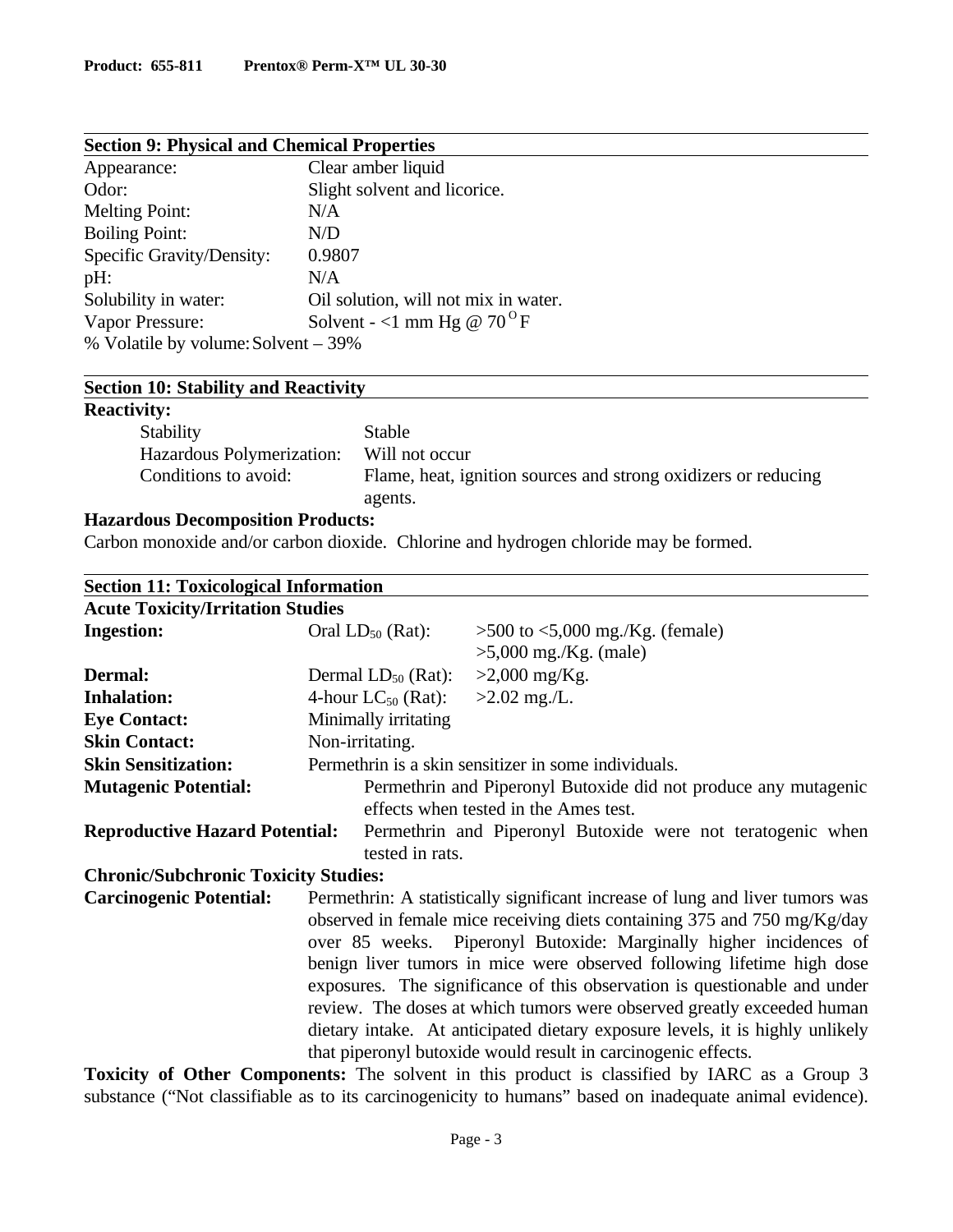IARC has also concluded that there is no evidence for the carcinogenicity of white oils when administered by routes other than by interperitoneal injection. The solvent is not carcinogenic according to the OSHA Hazard Communication Standard.

#### **Section 12: Ecological Information**

**Summary of Effects:** Permethrin and piperonyl butoxide are highly toxic to fish and other aquatic organisms. Do not apply directly to water, or to areas where surface water is present or to intertidal areas below the mean high water mark other than as instructed on the product label. Do not contaminate water by disposing of equipment washwater. Apply this product only as specified on the label.

#### **Section 13: Disposal Considerations**

**Disposal:** Do not reuse product containers. Dispose of product containers, waste containers, and residues according to Federal, State and local health and environmental regulations. **Characteristic Waste:** Ignitable **Listed Waste:** N/A

| <b>Section 14: Transport Information</b> |                                                                     |  |  |
|------------------------------------------|---------------------------------------------------------------------|--|--|
| <b>DOT</b> Classification:               | Pesticides, liquid, toxic, n.o.s. (permethrin), 6.1, UN2902, PG III |  |  |
| <b>B/L Freight Classification:</b>       | Insecticides: other than poison, NMFC item 102120                   |  |  |
| <b>International Transportation:</b>     | Not Available                                                       |  |  |

| <b>Section 15: Regulatory Information</b> |                                        |
|-------------------------------------------|----------------------------------------|
| <b>SARA Title III Classification:</b>     |                                        |
| Section 311/312:                          | Acute Health Hazard – Yes              |
|                                           | Chronic Health Hazard – Yes            |
|                                           | Fire Hazard – No                       |
|                                           | Sudden release of pressure hazard – No |
|                                           | Reactivity hazard $-$ No               |
| Section 313 chemicals:                    |                                        |
| Permethrin (30%)                          | $(CAS \# 52645 - 53 - 1)$              |
| Piperonyl Butoxide (30%)                  | $(CAS # 51-03-6)$                      |

**This product contains a toxic chemical or chemicals subject to the reporting requirements of Section 313 of Title III and of 40 CFR 372. Any copies or redistribution of this MSDS must include this notice.**

**Proposition 65:** Not applicable **RCRA Classification:** Ignitable **TSCA Status:** Exempt from TSCA